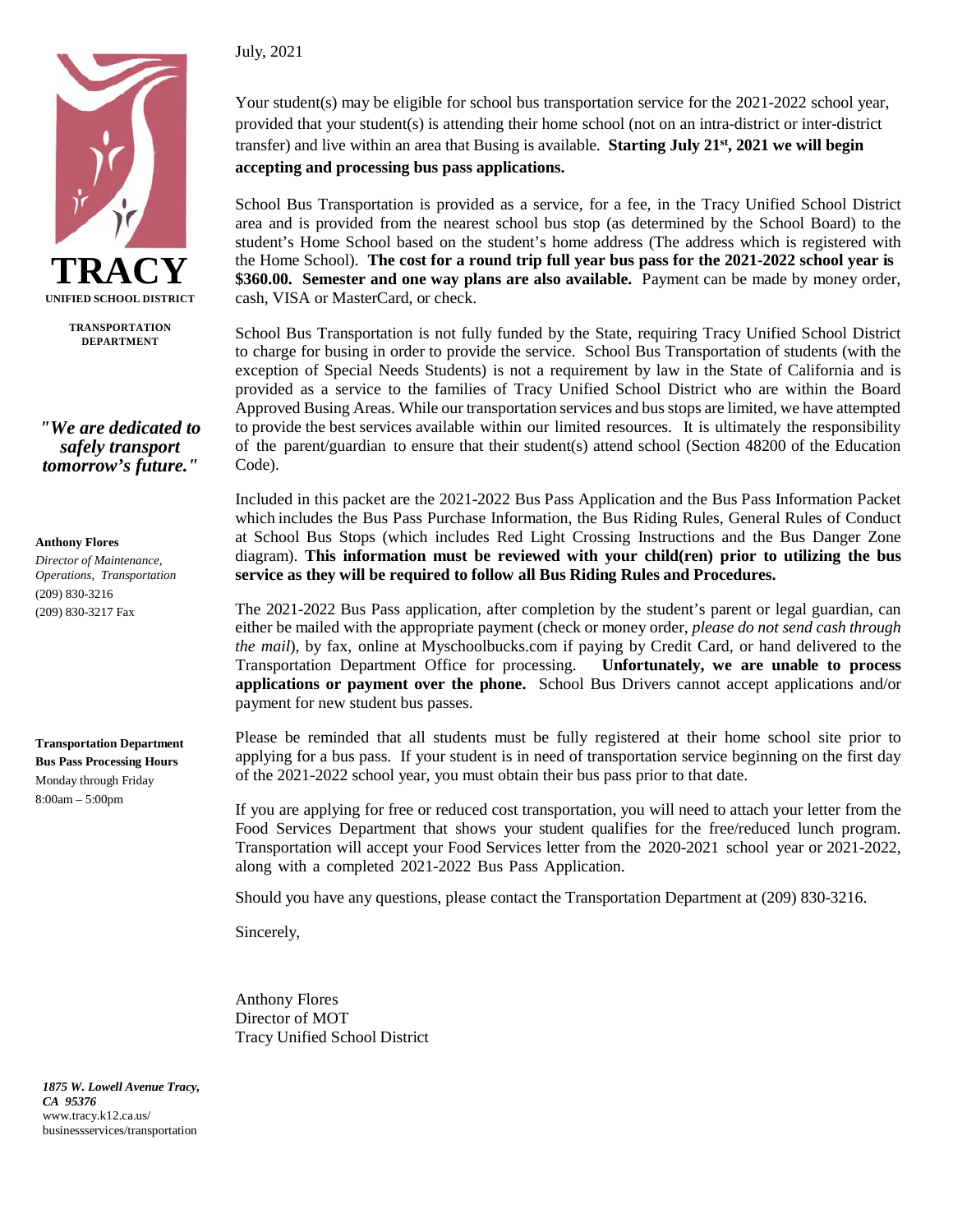# **STUDENT ELIGIBILITY**

The following students may be eligible for transportation:

- $\triangleright$  Students who are attending their home school and are within the Board Approved School Busing boundaries (based on the home address registered at the home school), and;
- $\triangleright$  Students who have the appropriate bus pass application on file and have a valid Bus Pass for the 2021-2022 school year. (Students must carry their valid, unaltered bus pass at all times and present it to the driver each and every time they *board their designated School Bus)*, and;
- $\triangleright$  Special Education students with an IEP requiring transportation (Contact student Case Manager for information).

*Please be reminded that students attending a TUSD school on an inter or intra district transfer are not eligible for transportation, as stated on the transfer form.*

### **SERVICE**

Tracy Unified School District provides transportation service for eligible students to the following District schools based on the board-approved boundaries:

Bohn Elementary School, Jacobson Elementary School, Kimball High School, Monte Vista Middle School, South / West Park Elementary School, Tracy High School, Villalovoz Elementary School, West High School, Williams Middle School

Tracy Unified School District **does not** provide transportation service *(With the exception of Special Needs Students)* to the following District schools based on the board-approved boundaries:

Central Elementary School, Duncan Russell High School, Freiler Elementary School, Hirsch Elementary School, Kelly School, McKinley Elementary School, North Elementary School, Poet Christian Elementary School, Stein High School, IGCG, Tracy Adult School

Due to limited resources we cannot provide transportation outside of the regular school bus schedule for students participating in sports, tutoring or other before or after-school activities.

\*\*\*For Rally schedules, all students will be given the opportunity to attend, therefore buses will run on regular schedule.

# **PAYMENT SCHEDULE**

| ANNUAL                                   | 1 Student | 2 Students | 3 or More Students |
|------------------------------------------|-----------|------------|--------------------|
| Round Trip (to school and home)          | \$360.00  | \$720.00   | \$900.00           |
| One Way (to school only or to home only) | \$180.00  | \$360.00   | \$450.00           |

| <b>SEMESTER</b>                          | 1 Student | 2 Students | 3 or More Students |
|------------------------------------------|-----------|------------|--------------------|
| Round Trip (to school and home)          | \$180.00  | \$360.00   | \$450.00           |
| One Way (to school only or to home only) | \$90.00   | \$180.00   | \$225.00           |

#### **FIRST SEMESTER BUS PASSES EXPIRE THURSDAY DECEMBER 17th 2021.**

**A second semester bus pass must be purchased prior to any student using school bus services in the second semester. Starting on Tuesday January 3rd, 2022, transportation will be refused to any student who does not have a valid second semester or full year bus pass. There is no 'grace period'.**

**Please go online at [www.myschoolbucks.com](http://www.myschoolbucks.com/) or visit the Transportation Department Office during the month of November or December during the bus pass processing hours to purchase a second semester bus pass.**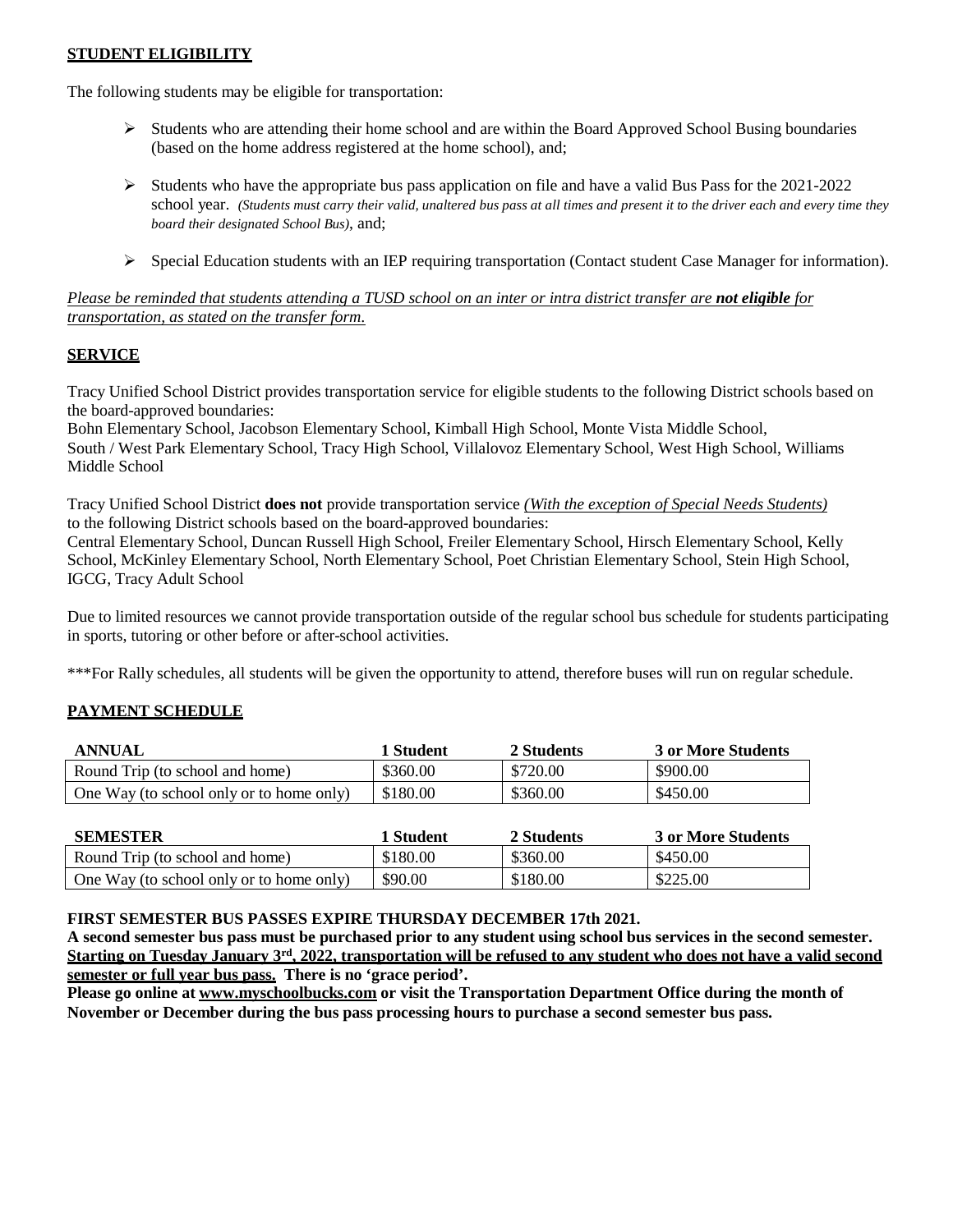# **PAYMENT INFORMATION**

- $\triangleright$  Bus passes must be purchased and obtained PRIOR to use of the transportation system.
- $\rightarrow$  Applications and payment must be made to the Transportation Office online, in person, or by mail. If paying by credit card you can either pay online at [www.myschoolbucks.com](http://www.myschoolbucks.com/) or by fax at (209) 830-3217. School Bus Drivers cannot accept applications and/or payment for new student bus passes. **Unfortunately, we are unable to process applications or payment over the phone.**
- > Payment may be made by cash, check, money order, or any Major Credit Card
- $\triangleright$  There will be a \$25.00 collection fee for any check returned by the bank.
- Payment for addition of AM, PM, or Full Year transportation to a One Way or First Semester bus pass may be made during the current school year. The original bus pass will be required to obtain the adjusted bus pass.

# **CREDIT/DEBIT**

The Transportation Department will accept cards from the following credit card companies:

\*\* All Major Credit Card \*\*

Debit cards that do not require a PIN number and have the VISA or MasterCard logo are also welcome.

- $\triangleright$  Payment by credit may be made in person at the TUSD Transportation Office, by Fax with the completion of the Credit Card Fax Form, or online at [www.myschoolbucks.com](http://www.myschoolbucks.com/) only. **Unfortunately, we are unable to process applications or payment over the phone.**
- Any person presenting a credit/debit card to the cashier must be the person whose name appears on the card and present a valid photo ID.
- $\triangleright$  All card owners are responsible for the security over issuance and use of their cards.

# **CHECKS**

- $\triangleright$  Checks can be made payable to TUSD Transportation.
- $\triangleright$  Include the following information on every check: FULL NAME, CURRENT STREET ADDRESS, PHONE NUMBER

Should your bank return your check unpaid, Tracy Unified School District's bank will automatically return the check to the Transportation Department. The Transportation Department will attempt to notify you by phone and mail of the returned check. You will have five business days from the date of notification to pay the original amount of the returned check **AND**  pay the California state authorized collection fee of \$25.00. Payment must be made by cash, cashier's check or money order. No personal checks will be accepted. If you do not pay the original amount of the returned check and collection fee within five business days, your child's bus pass will be confiscated, and your student will be refused transportation.

# **FREE OR REDUCED COST TRANSPORTATION BASED ON INCOME**

If applying for free or reduced cost transportation, please complete the 2021-2022 Bus Pass Application and attach your approval letter from the Food Services Department which shows your student qualifies for the free/reduced lunch program for the 2020- 2021 or 2021-2022 school year and submit for to Transportation processing. Please note that if you attach the 2020-2021 Food Service approval letter you will receive free or reduced cost Busing for the first semester **only** based on your approval. If you qualify for reduced cost busing you will need to make payment by completing the Credit Card payment form and attaching the form with your application. You may also mail a check (along with a copy of the application and Food Service Letter) or come to the Transportation Office to make payment.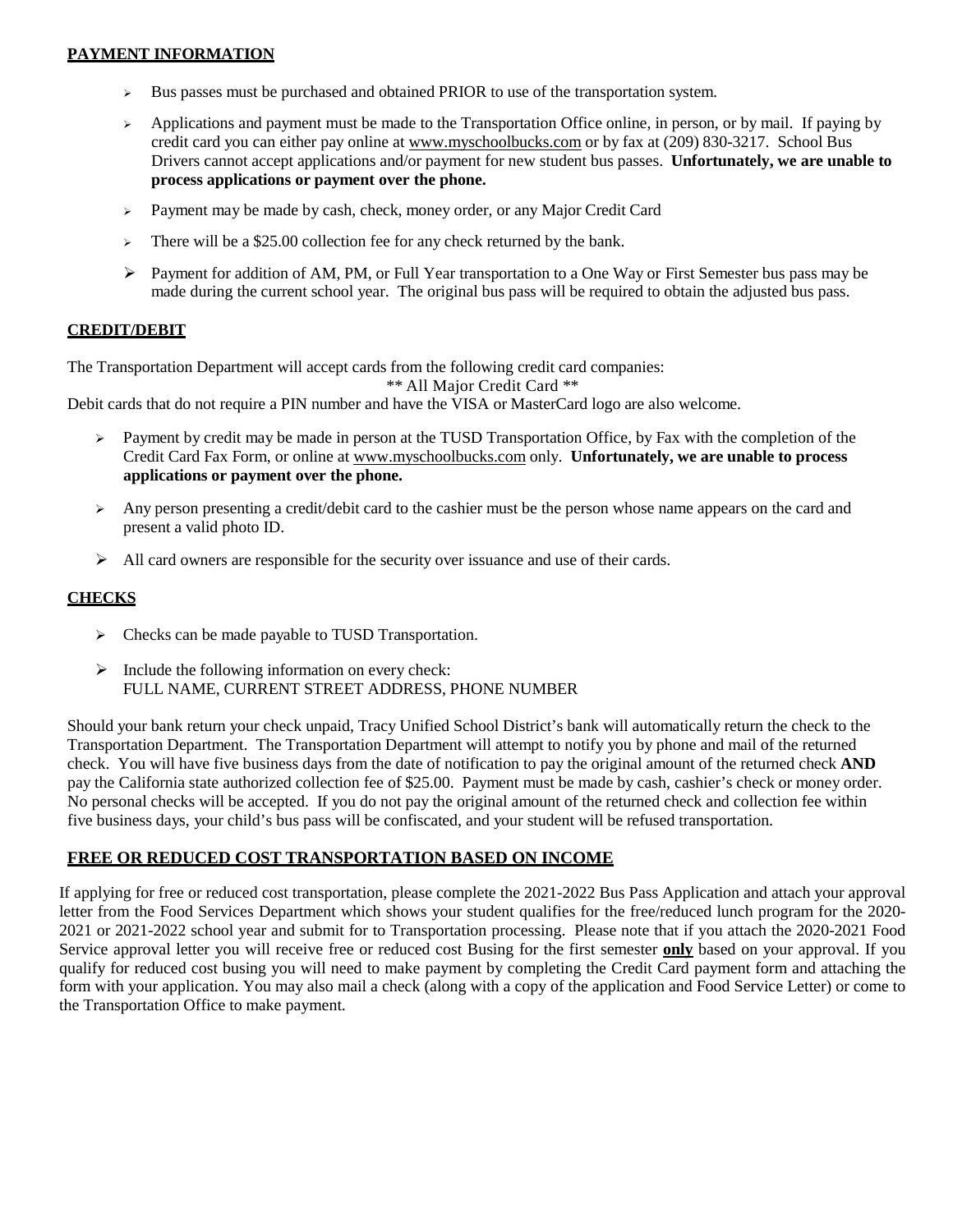To qualify for Free or Reduced cost busing you must first apply with our Food Service Department by completing their online application for Free and Reduced cost meal program.

### **Please note that our Meals served at School Sites will be served free to our students for the 2021-2022 School Year, however an application for Free and Reduced cost meal program must still be processed to qualify for Free or Reduced cost Busing.**

# **FREE TRANSPORTATION FOR DISPLACED STUDENTS**

Students displaced for qualifying District programs or capacity reasons that have been verified by the Transportation Department may be eligible for free transportation services. A 2021-2022 bus pass application and valid 2021-2022 bus pass are required for free transportation services.

# **FREE TRANSPORTATION FOR SPECIAL EDUCATION STUDENTS**

Special Education students with an IEP requiring transportation may be eligible for free transportation services. For more information, contact your case manager.

# **PRORATED REFUNDS**

Prorated refunds will be made by check issued by San Joaquin County, only after the parent submits a request for refund along with the student(s) bus pass, and only for the reasons stated below:

- $\triangleright$  Students who subsequently become eligible for free transportation.
- $\triangleright$  Students who have moved out of the District.
- $\triangleright$  Students who are no longer in need of bus service.

The prorated refund amount will be based on the date that the bus pass AND refund request are received by the Transportation Department Office. Refunds may take 6-8 weeks to be processed. Processing may be delayed due to verification of original check clearance.

#### **No refund will be given if student riding privileges are suspended due to students' failure to follow Bus Rules.**

# **CHANGE OF INFORMATION**

The Transportation Department and the student's school of attendance shall be notified of any changes of information (address, phone number, etc.) immediately. If a change of address occurs that requires a different bus stop and/or route information, prior to obtaining a revised bus pass, the information in the District database (Aeries) must be accurate and updated at the student's school of attendance. The original bus pass will be required to obtain the adjusted bus pass.

#### **REPLACEMENT BUS PASSES**

All students will be required to present their own valid, unaltered 2019-2020 bus pass to the Bus Driver each and every time they board the bus, morning and afternoon. If your student's bus pass is lost, stolen, or becomes damaged or illegible, you will need to purchase a replacement bus pass.

The charge for a replacement pass is \$5.00. Payment can be made by cash, check or money order by mail or in person, or online at [www.myschoolbucks.com.](http://www.myschoolbucks.com/) There will be a \$25.00 charge for any check/money order returned by the bank.

Replacement Bus Passes can be obtained at the Transportation Office or through the School Bus Driver. If obtaining the Replacement Bus Pass through the School Bus Driver, the replacement pass fee must be in a sealed envelope with the student's Full Name, Bus Stop, and School information listed on the outside of the envelope. School Bus Drivers cannot accept applications and/or payment for new student bus passes.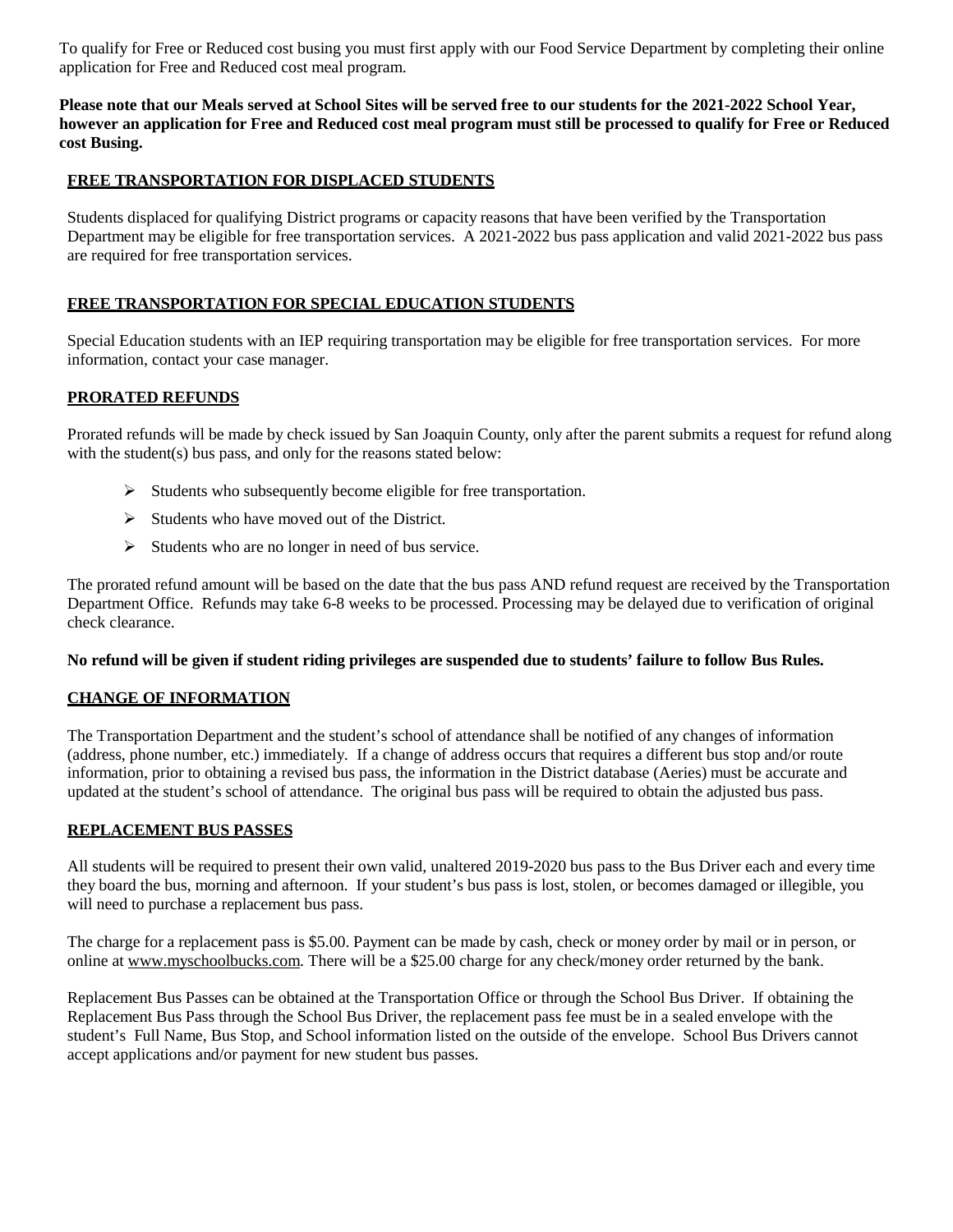# **BUS STOPS/BUS ROUTE NUMBERS**

A Student's Bus Stop and Route Number will be designated by the Transportation Department based on the nearest Board Approved Bus Stop to the Student's registered home address ("Designated Bus Stop") and the available bus route. **Students must board and debark their Designated Route Number at their Designated Bus Stop at all times**. Failure to do so will result in a disciplinary citation.

Please have your child at their designated bus stop on time. The bus **will not wait** as we need to ensure that our routes on time. Please be aware that once the bus pulls away from the curb the driver shall not pick up or discharge any students. Please be prepared to receive your child up to fifteen (15) minutes before and up to fifteen (15) minutes after the drop off time indicated on their bus pass. If the bus is within the drop off window, your child will be left at the bus stop.

Bus Route numbers can be found on the right side of the bus next to the entrance door. TUSD uses Route numbers to indicate Bus Routes with designated bus stops and schools. Route numbers can be different than the Bus Number driving the route. Please make sure your student knows their route number as well as his/her name, bus stop and the name of their school.

# **PRESENTING & SCANNING PASSES**

Students will be required to present and SCAN their own valid 2019-2020 bus pass to the Bus Driver each and every time they board and exit the bus. Students not presenting their valid bus pass will be issued a No Bus Pass Citation. Students who are **not registered** with a valid bus pass will be refused transportation.

# **CONSEQUENCES FOR NO BUS PASS UPON BOARDING:**

- $\triangleright$  **1**<sup>st</sup> Offense Parent is notified by phone and a copy of the No Bus Pass Citation is mailed home by the Transportation Department.
- **2<sup>nd</sup> Offense** Parent is notified by phone and a copy of the No Bus Pass Citation is mailed home by the Transportation Department.
- **3<sup>rd</sup> Offense** Parent is notified by phone and a copy of the No Bus Pass Citation is mailed home by the Transportation Department.
- **4th Offense**  Parent will be notified by phone of the Citation and Suspension with a copy of the No Bus Pass Citation mailed home. Student will be DENIED transportation for the remainder of the current semester after parent has been notified by phone and the citation has been put in the US mail by .

**\*\*Notification of Parent will be considered complete if the Transportation Department cannot reach parent and leaves voicemail with the citation information or when notification is put in the US mail if unable to leave a voicemail message. No refund will be given if student reaches his/her 4th No Bus Pass Offense.**

# **AUTHORITY OF THE DRIVER**

Students transported in a school bus or in a school pupil activity bus shall be under the authority of, and responsible to, the driver of the bus. The driver shall be held responsible for the orderly conduct of the students while they are on in the bus or being escorted across a street, highway or road. Continued disorderly conduct or persistent refusal to submit to the authority of the driver shall be sufficient reason for the Transportation Department to suspend or revoke a student's bus riding privileges. A bus driver shall not require any pupil to leave the bus en route between home and school or other destinations (Title 5, California Code of Regulations, Section 14103).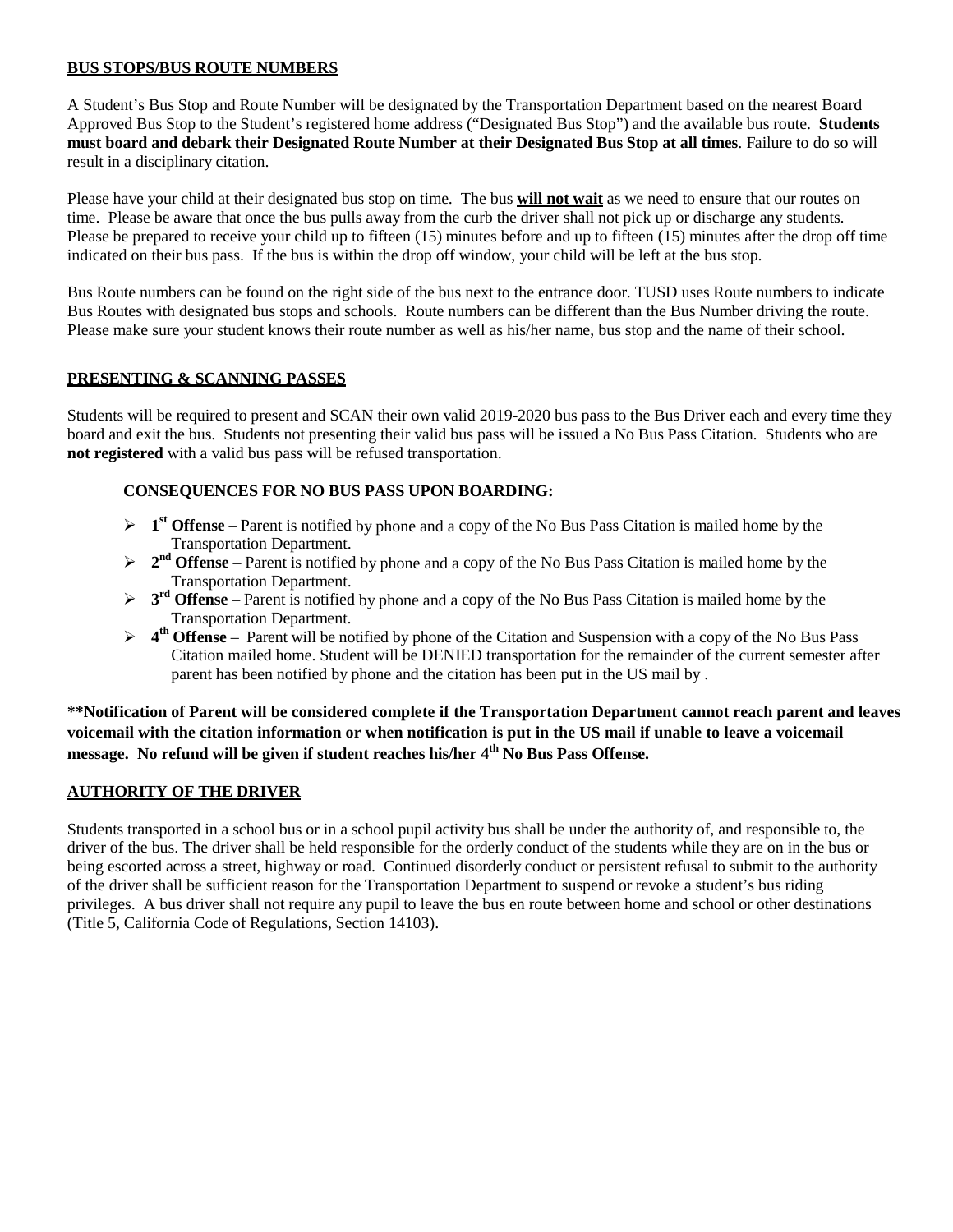# **STUDENT BEHAVIOR AND DISCIPLINE**

Bus Riding privileges are conditional upon the student following all Bus Riding rules. With your help, and the cooperation of all student passengers, we will be able to provide safe transportation.

When a student fails to follow the Bus Riding Rules (student misconduct), the Bus Driver will issue a Disciplinary Citation to the Transportation Department. The Transportation Department will notify parent(s) or guardian as soon as reasonably possible of the citation, disciplinary action and consequence. Disciplinary Citations are separate from "No Bus Pass Citations" as outlined in the "Presenting Passes" section above.

The Director of Transportation may use the following guidelines for the handling of student misconduct. The Director of Transportation has the authority to vary from such guidelines when necessary, depending upon the severity of the offense.

- **1st Citation**-Warning
- **2nd Citation**-5 school days bus riding privilege suspension
- **3rd Citation**-10 school days bus riding privilege suspension
- **4th Citation**-Student will be denied bus riding privileges for the remainder of the school year

Students may not ride or attempt to ride the bus during any suspension, and additional citations may be issued for this offense. (See bus riding rules.)

Depending upon the severity of the student's misconduct, an immediate suspension may be warranted. This will be determined by the Director of Transportation. Consequences may continue to the following school session.

For the safety of the students and drivers, buses may be equipped with video surveillance equipment.

**\*\*Notification of Parent will be considered complete if the Transportation Department cannot reach parent and leaves voicemail with the citation information or when notification is put in the US mail if unable to leave a voicemail message. No refund will be given if student riding privileges are suspended due to students' failure to follow Bus Rules.**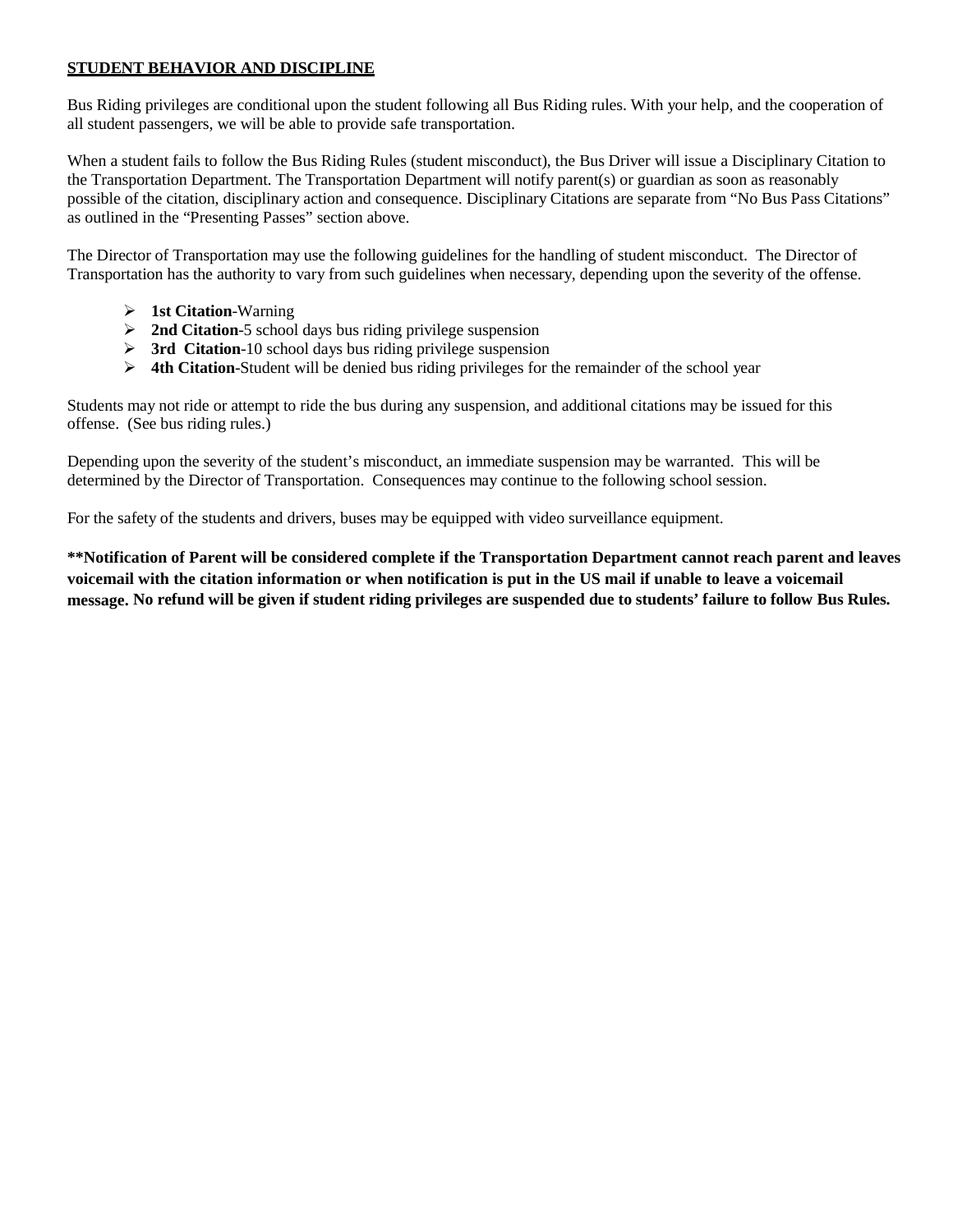#### **GENERAL RULES OF CONDUCT, RED LIGHT CROSSING INSTRUCTIONS, AND SCHOOL BUS DANGER ZONES**



**General Rules of Conduct at School Bus Stops Red Light Crossing Instructions School Bus Danger Zones**

- 1. Arrive at your school bus stop on time.
- 2. Form a single line facing the direction from which the bus will approach the bus stop.
- 3. Wait back at least 12 feet from the edge of the roadway until the bus has come to a complete stop and the front door opens.
- 4. DO NOT push or play with the other students at the bus stop.
- 5. DO NOT play or throw any objects, which could cause you to run out into the street or hit a passing car or bus.
- 6. If the bus is departing the bus stop, NEVER run after the bus or run out into the street to catch the bus. If you miss the bus, either go back home or go into the schools office.
- 7. If you arrive at the bus stop while the bus is loading and MUST cross the street in front of the bus to board the bus, you MUST wait for the driver to cross you.
	- $\triangleright$  The driver will activate the Red Lights, come out into the street with their stop sign, stop traffic and instruct the students to cross when it is safe.
- 8. When going home, if you MUST cross the street in front of the bus, you MUST follow the driver down the stairs and wait at the front right corner of the bus until the driver goes out into the street to look for and stop traffic. Wait until the driver gives permission for the child to come across.
- 9. If a parent wishes to cross with the child, they too will have to wait for the driver to give them permission to cross.

# **THIS IS THE LAW**

Attached is a picture showing the danger zones around the bus. It shows the places that could be hard for the driver to see you even while they are looking for you in their mirror.

If you drop something and it goes under or in front of the bus. DO NOT try to get it on your own. Stop away from the bus and tell the driver what happened so the driver may assist you.

#### **WALKING TO AND FROM SCHOOL BUS STOPS**

- 1. Parents, please make sure your child knows his/her way from home or the school bus stop. Please be prepared to receive your child up to 15 minutes before and up to 15 minutes after the drop off time indicated on their bus pass. If the bus is within the drop off window, your child will be left at the bus stop.
- 2. NEVER go home with a friend unless your parents gave you permission. GO STRAIGHT HOME.
- 3. If a stranger approaches you on the way to school or bus stop, NOTIFY the driver IMMEDIATELY.
- 4. If a stranger approaches you on the way home from school or the school bus stop, go straight home or to an adult you know and tell them what happened.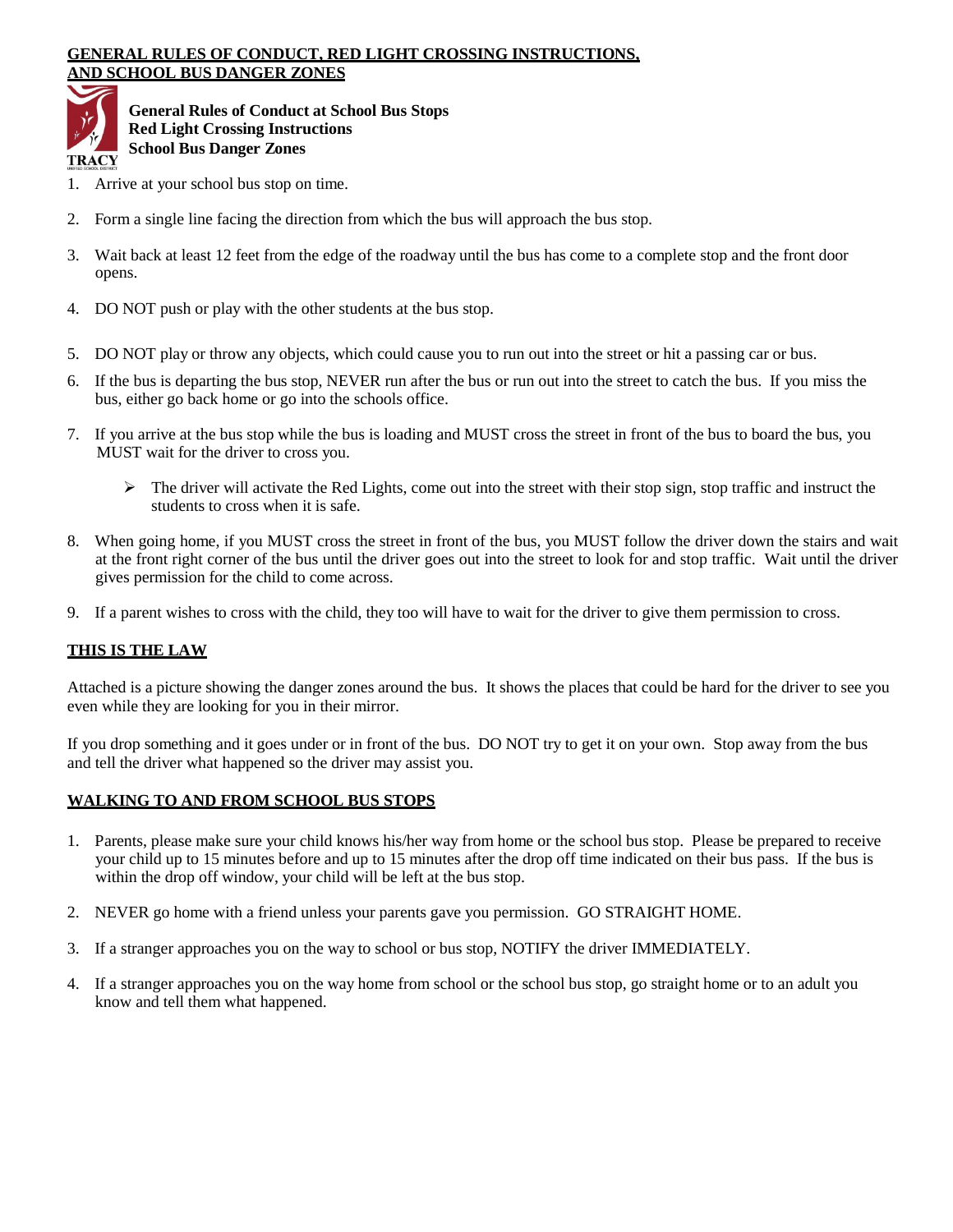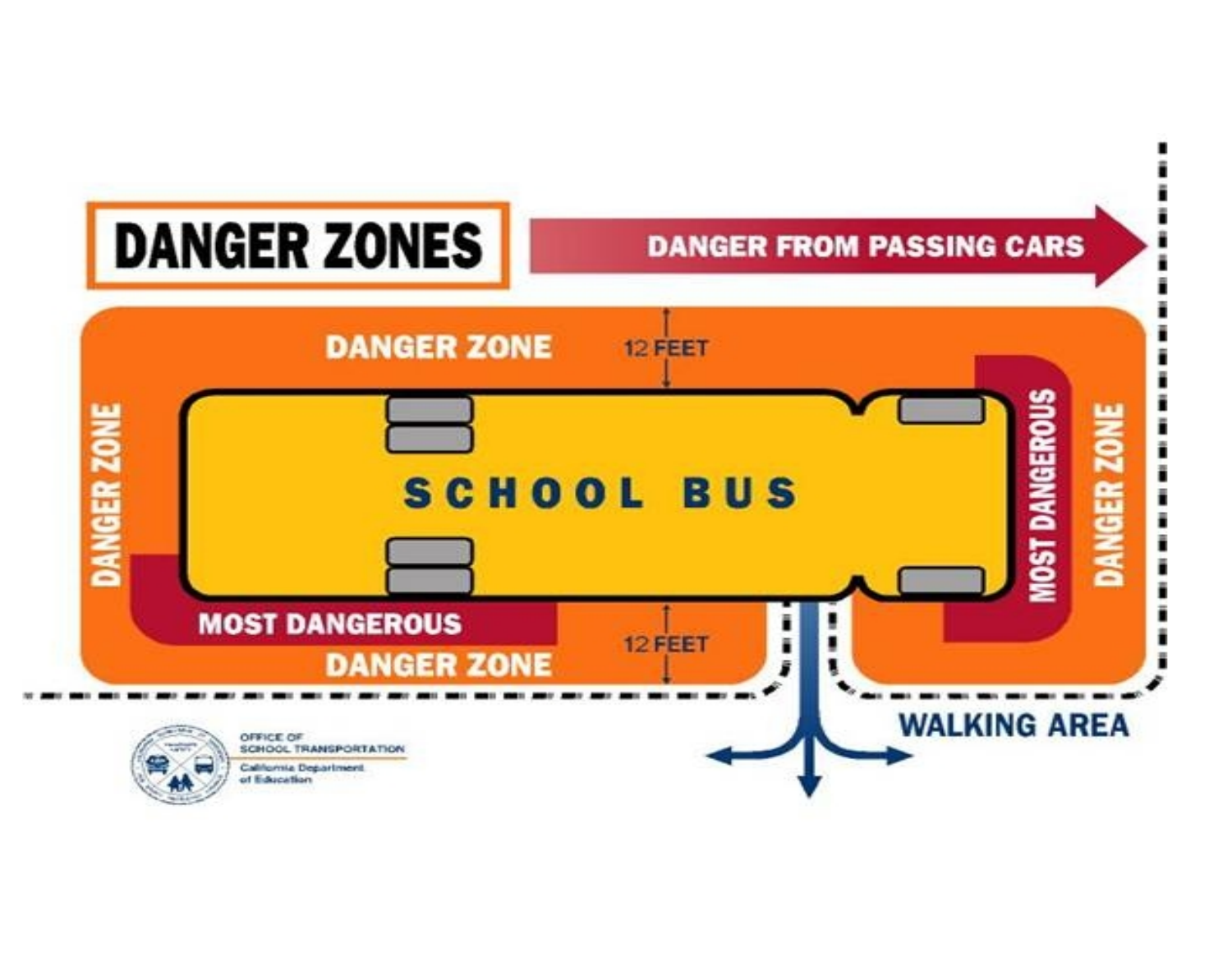

# **TRACY UNIFIED SCHOOL DISTRICT TRANSPORTATION DEPARTMENT 2021-2022 BUS RIDING RULES**

- 1. Always be on time to board the bus. NEVER run to or from the bus.
- 2. Always stand back twelve (12) feet from the curb in a single file line. DO NOT stand, sit, or play in the bus loading zone. NEVER crawl under a school bus. DO NOT touch the exterior of the bus. DO NOT push or shove while at the bus stop, or while boarding or exiting the bus. DO NOT touch anything within the driver compartment of the bus or emergency equipment. When crossing the street, WAIT for the driver's signal before crossing. ALWAYS cross at least twelve (12) feet IN FRONT of the bus.
- 3. Follow the driver's instructions AT ALL TIMES. Disrespectful behavior is NOT allowed.
- 4. **Items that are NOT allowed on the bus (include, but are not limited to):** food, liquids, candy, gum, glass containers, perfume, cologne, hair spray, balloons, toys, skates, skateboards, scooters, bats, balls, **electronic devices** (including mp3 players, cell phones/bluetooth headsets, cd/dvd players, video games), pornographic material, hobbies and crafts, refreshments for parties, live or dead insects or animals, lighters, tobacco, drugs, alcohol, weapons, replica weapons, or materials of ANY kind that could cause harm to another student or distract the driver. DRIVER MAY CONFISCATE ANY UNAUTHORIZED ITEM(S)!! *(Hiding/attempting to conceal any item will not be tolerated.)*
- 5. DO NOT stand or move while the bus is in motion. Stay in your seat, feet on the floor, facing forward, and sitting upright. Backpacks/book bags must be removed for the duration of the ride. DO NOT move from seat to seat without permission from the driver. DRIVER IS AUTHORIZED TO ASSIGN SEATS!!
- 6. All riders MUST wear seatbelts at all times if the bus is so equipped.
- 7. Keep all body parts INSIDE the bus at all times. DO NOT expel any object(s) out of the windows or doors of the bus. DO NOT throw any object(s) inside of the bus. DO NOT throw any object(s) at a bus.
- 8. DO NOT yell, shout, or cause distraction. Profanity is NOT allowed. Vulgar or gang related gestures/comments are NOT allowed.
- 9. All riders MUST be silent at railroad crossings.
- 10. DO NOT touch another person. DO NOT fight. NO teasing or horseplay. Violence, harassment, threats and/or physical contact is NOT allowed. Retaliation will NOT be tolerated. *(Physical contact could result in immediate suspension of bus riding privileges.)*  Spreading bloodborne pathogens/bodily fluids may result in disciplinary action.
- 11. DO NOT eat or drink (no food/drink allowed), spit, chew gum, or litter. All trash is to be placed in designated waste containers.
- 12. DO NOT deface the bus. Pencils, pens, markers, sharpies, etc. must be kept inside student's backpacks AT ALL TIMES. PARENTS WILL BE CHARGED FOR DAMAGE!! *(Failure to pay for damage may result in bus riding privilege suspension.)*
- 13. DO NOT block the aisle of the bus. Due to limited storage space and the safety of ALL riders, ANY item larger than 14" x 20" may be refused by the driver. All items must be kept inside rider's backpack at all times.
- 14. Each rider MUST possess and show and Scan THEIR valid, unaltered bus pass to the driver every time he/she boards and disembarks the bus – both morning and afternoon. Using or attempting to use another rider's bus pass is NOT allowed. Giving a bus pass to another rider to use is NOT allowed. Using or attempting to use an expired bus pass is not allowed. Altering a bus pass is NOT allowed. Riders may only utilize the specific type of transportation indicated on their bus pass.
- 15. All riders MUST ride their assigned route number at their designated time. All riders MUST board or exit the bus at their designated bus stop or loading zone. Riders may NOT attempt to board or exit the bus at a stop or loading zone that is undesignated to them. Riders may not ride or attempt to ride during any suspension. *(Additional citations may be issued for this offense.)*
- 16. For safety reasons, crutches are allowed ONLY if the rider can board and depart the bus WITHOUT use of the crutches.

In addition to the rules listed above, riders are expected to follow the School Rules and/or Student Handbook at all times while riding the bus. Riders may be given IMMEDIATE suspension from the bus, depending upon the severity of the rider's actions. *(Consequences may continue to the following school session.)*

> Student behavior may be monitored by video recording devices within the school buses. Video may be used by district administratorsin disciplinary proceedings.

The driver and/or school district bears no responsibility for lost, stolen, or damaged items brought onto the bus.

Any item(s) confiscated by the driver or left on the bus must be picked up by a PARENT or GUARDIAN from the Transportation Department Office within 30 days.

#### **!!!!!!!! PLEASE COOPERATE WITH YOUR BUS DRIVER !!!!!!!!**

**"We are dedicated to safely transport tomorrow's future.**